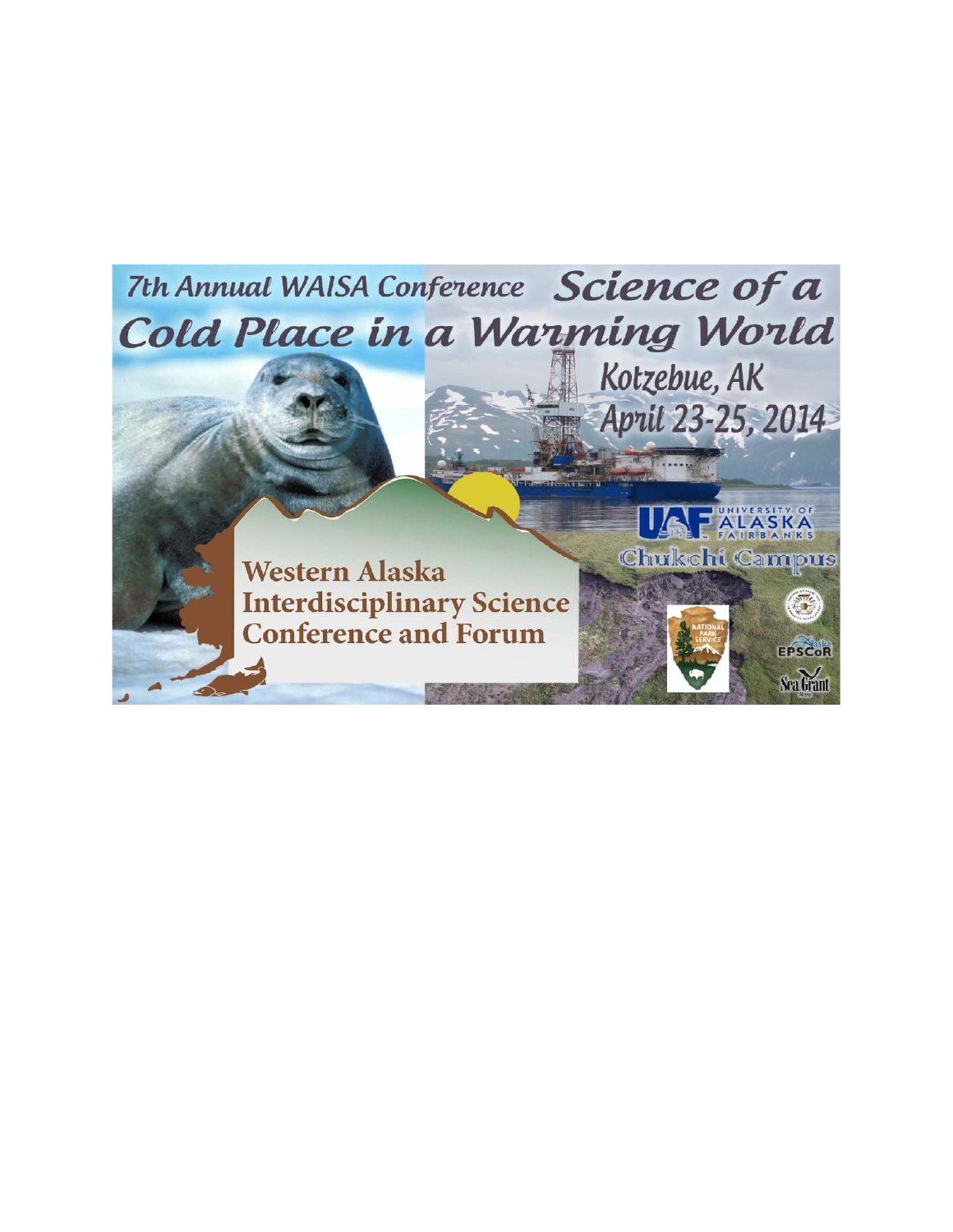

# **WELCOME!**

On behalf of the Chukchi campus, University of Alaska Fairbanks and the organization committee of the 7th Western Alaska Interdisciplinary Science Conference (WAISC) 2014, we would like to welcome you to Kotzebue. The purpose of this conference is to provide the attendees with an opportunity to discuss scientific issues relevant to the residents of rural Alaska. We look forward to hosting you at this conference so that you can meet new people, discuss important issues, inspire new ideas, develop novel solutions and initiate cooperative efforts to solve the problems facing rural Alaska. We hope you will help us make this conference a success. Enjoy the conference, have fun, and welcome!

#### **Organizing Committee**

**WAISC, 2014. Kotzebue.** 

# **Organizing Committee:**

Pauline Harvey **Frank Hays** Pauline Harvey *WAISC Co-chair WAISC Co-chair*

*Director, UAF Chukchi Campus Superintendent, National Park Service*

Dr. Anshul Pandya *WAISC Executive organizer Assistant Professor of Biomedical Sciences UAF Chukchi Campus* 

Siikauraq Whiting Chad Nordlum *Member, organizing committee* and *Member, organizing committee Grants Manager, UAF Chukchi campus Assistant to the Director, UAF Chukchi campus* 

Stacey Glaser **Brenda Erlich** *Member organizing committee Treasurer, organizing committee Library Manager, UAF Chukchi campus library Business Office, UAF Chukchi Campus*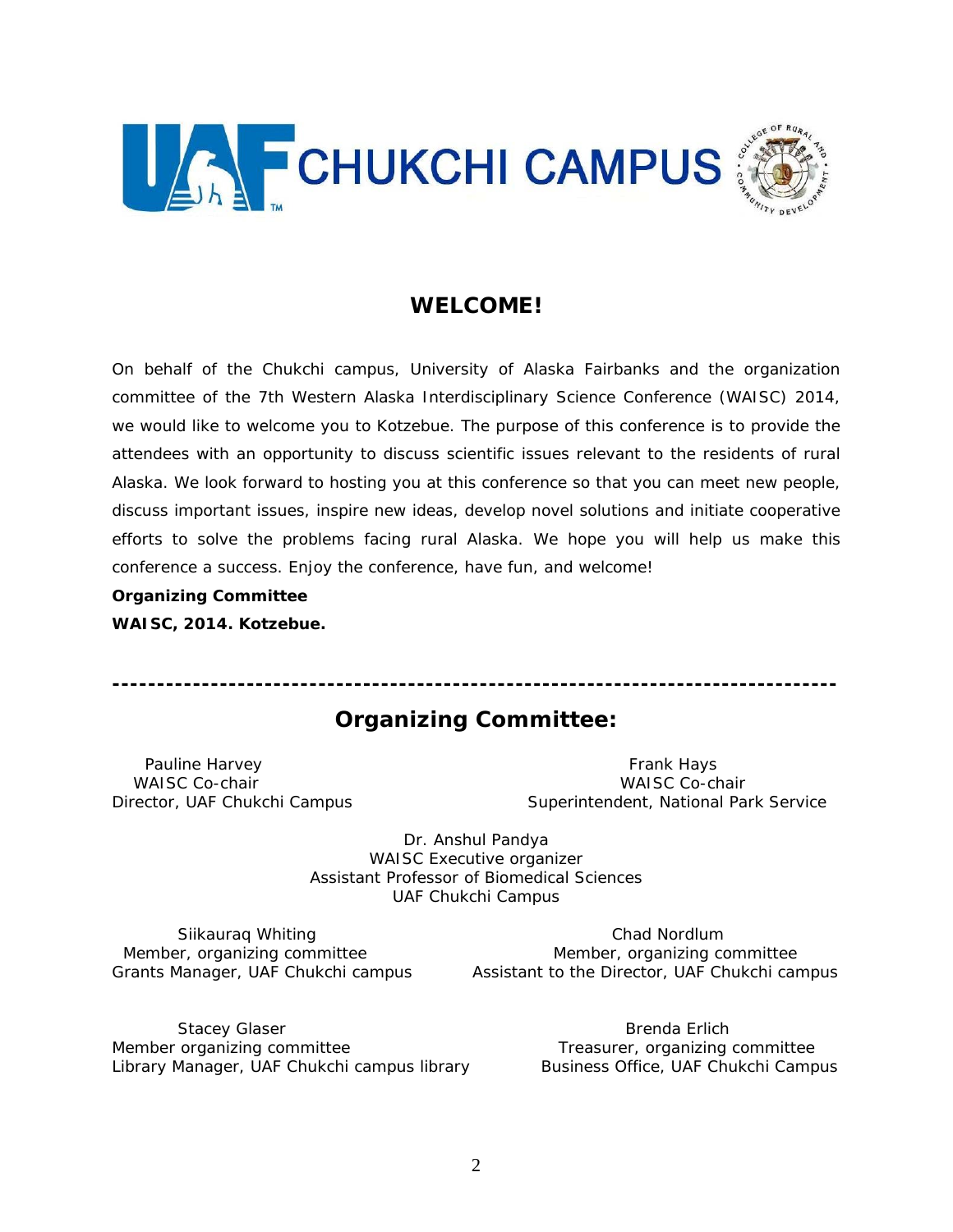# **About WAISA**



# **Western Alaska Interdisciplinary Science Association**

The Western Alaska Interdisciplinary Science Association, or WAISA, is the executive authority that sponsors the Western Alaska Interdisciplinary Science Conference (WAISC) in partnership with local organizers. At its annual general meeting (held at WAISC), WAISA votes on the location of its next meeting and elects representatives. Anyone who attends WAISC automatically becomes a member of WAISA. There are no membership dues.

# **Major duties of WAISA Executive**

**President**: To convene and chair an annual meeting and to convene such other activities as the executive deems appropriate.

**Secretary/Treasurer**: To be responsible for notifying all members of details of the annual meeting at least one month in advance of that meeting. He/she shall have charge of the finances of the association, shall be responsible for producing a newsletter, and shall keep the files of the association. The secretary/treasurer shall also provide liaison between members.

**Four Executive Members-At-Large**: Responsible for assisting the secretary with liaison between the executive and the general membership. They shall also assist in conducting the business of the association.

**Student Member**: Responsible for assisting the secretary with liaison between the executive and the general membership. The student member shall also assist in conducting the business of the association.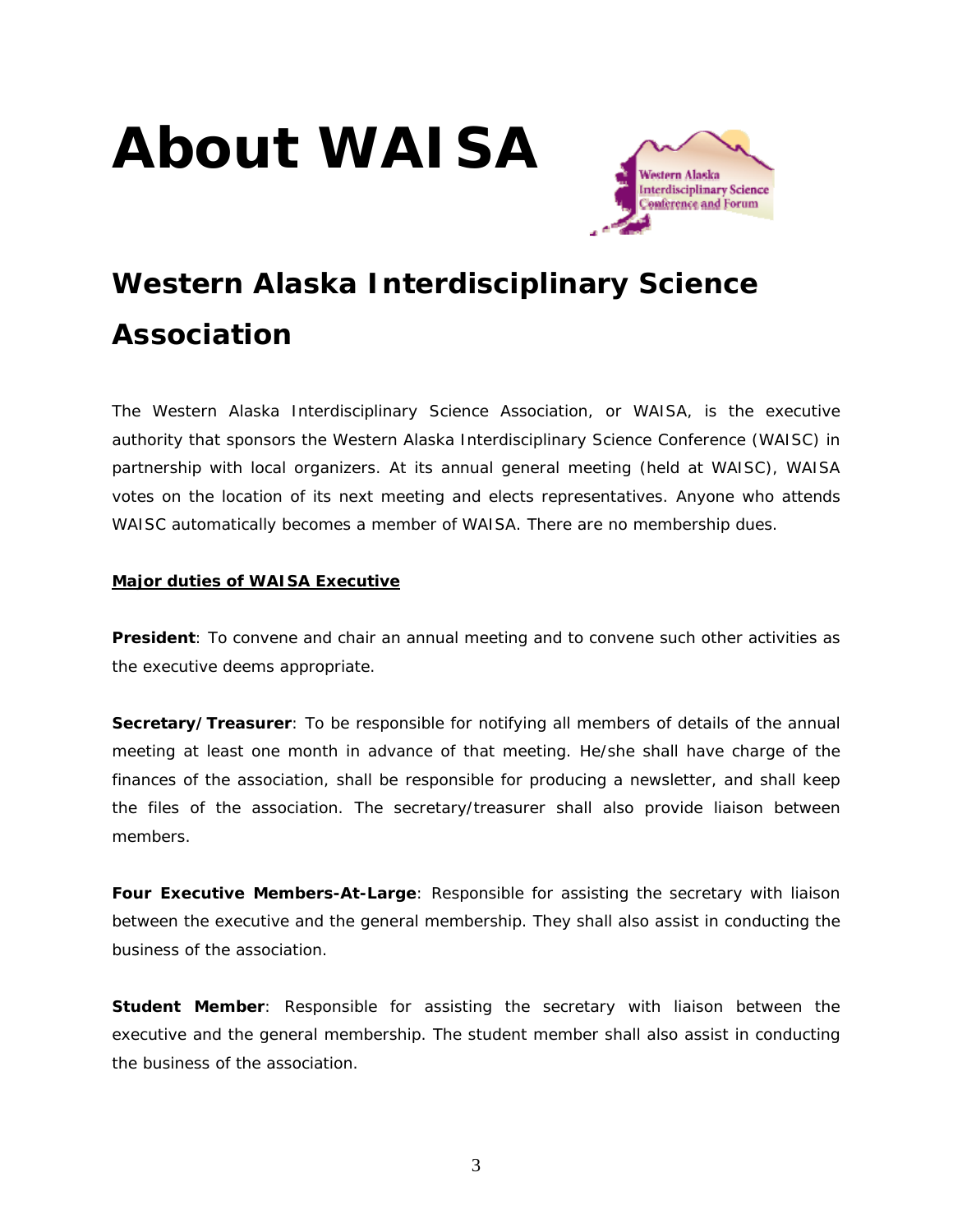#### **2012-2014 WAISA Executive**

**President**: Todd Radenbaugh (2014)

**Secretary/treasurer**: Claudia Ihl (2014)

**Four executive members**: Kevin Jernigan (2014), Phil Loring (2014), Rich Seifert (2014), Larry Duffy (2014)

**Student member**: David Finney (2013) (high school student from Bristol Bay School District)

#### **WAISC Sciences Awards**

Colleagues who have demonstrated excellence are presented awards at Thursday night's banquet.

Excellence in Interdisciplinary Science: Given to an individual showing achievement in interdisciplinary science through contributions in research, teaching, and service in western Alaska.

Leadership for Sustainable Communities: Given to an individual or organization to recognize successful initiatives that promotes sustainable communities in western Alaska.

Educational Leadership: Given to an educator that has distinguished him or herself as a leader in a western Alaska educational institution through innovative programs and curriculum.

Distinguished Teaching Award: Given to a teacher in western Alaska who has made extraordinary contributions to the field of science teaching.

Distinguished Contributions in Science: WAISC Special Award: Given to an individual selected by the WAISA conference organizing committee who has shown significant contributions in promoting science in western Alaska.

WAISC Student Awards: Interdisciplinary Science Student Award: Award for the best paper on interdisciplinary science presented by a student at the WAISC.

Community Stewardship Award: Award to the best student paper that shows success and excellence in stewardship in a Western Alaska community.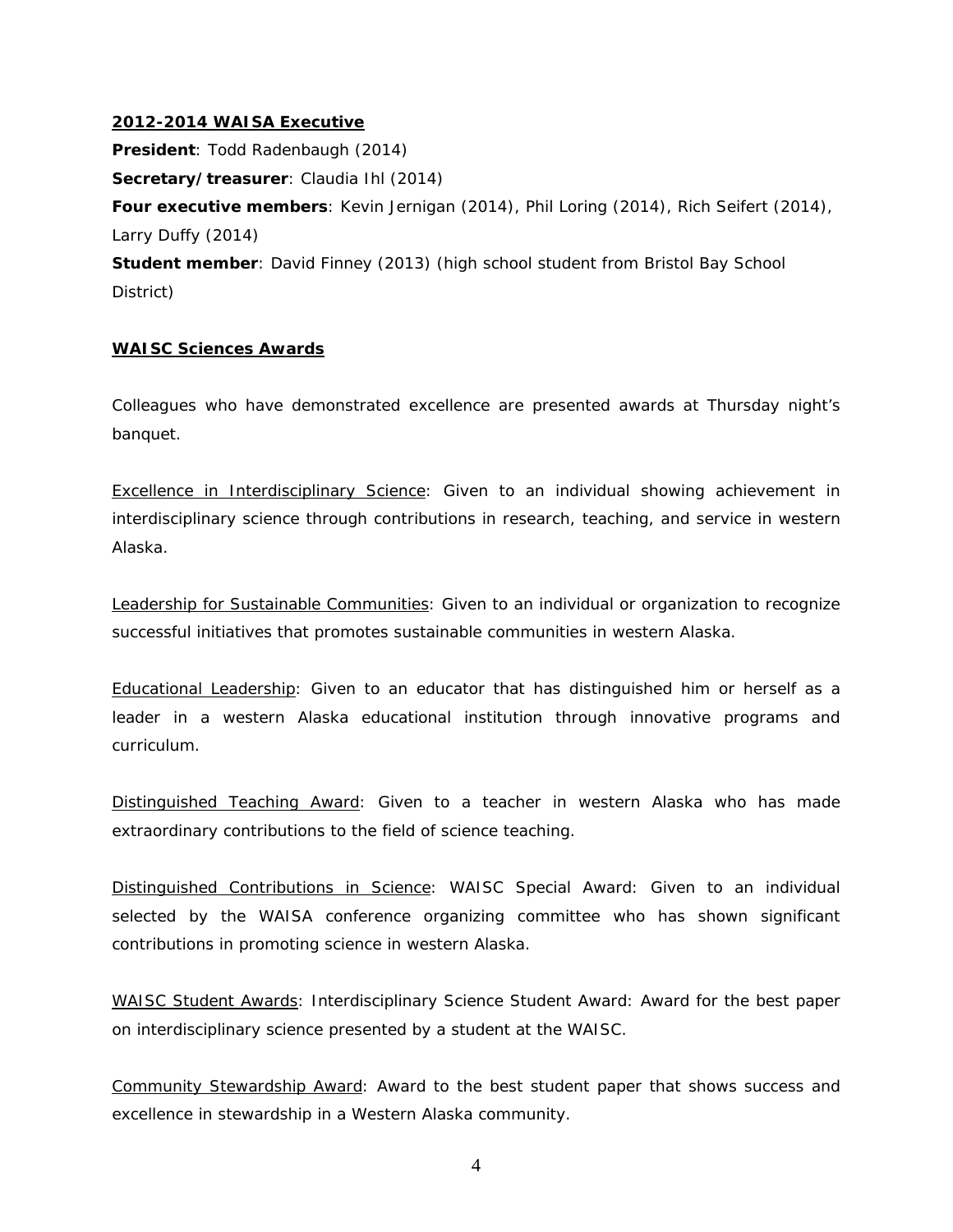

# **About Chukchi Campus**

# College of Rural and Community Development University of Alaska Fairbanks

Based in the community of Kotzebue, Chukchi campus serves eleven communities amid more than 36,000 square miles of spectacular mountains and tundra wilderness known as the Northwest Arctic Borough. No modern road system connects the villages to each other or to the outside world. The Northwest Arctic Borough population is 7300, of which over 82% are Iñupiaq. The pursuit of a traditional way of life and subsisting off of the land are the driving forces behind most of the residents. At the same time, western higher education and the UAF are becoming increasingly crucial to the region's future. Residents recognize the need of an appropriate balance between the increasing presence of western institutions and preserving Iñupiat traditions.

> Chukchi Campus Motto *inuuniayuliksranat piqutigiplugu*  For the purpose of a good life

# Chukchi Campus Mission Statement

To be a responsive and collaborative rural college that inspires and develops each student to contribute to the cultural and civic needs of her or his community

# Chukchi campus Values

To represent the higher educational needs of the people of the NANA region to the UA system and to meet of help meet these educational needs.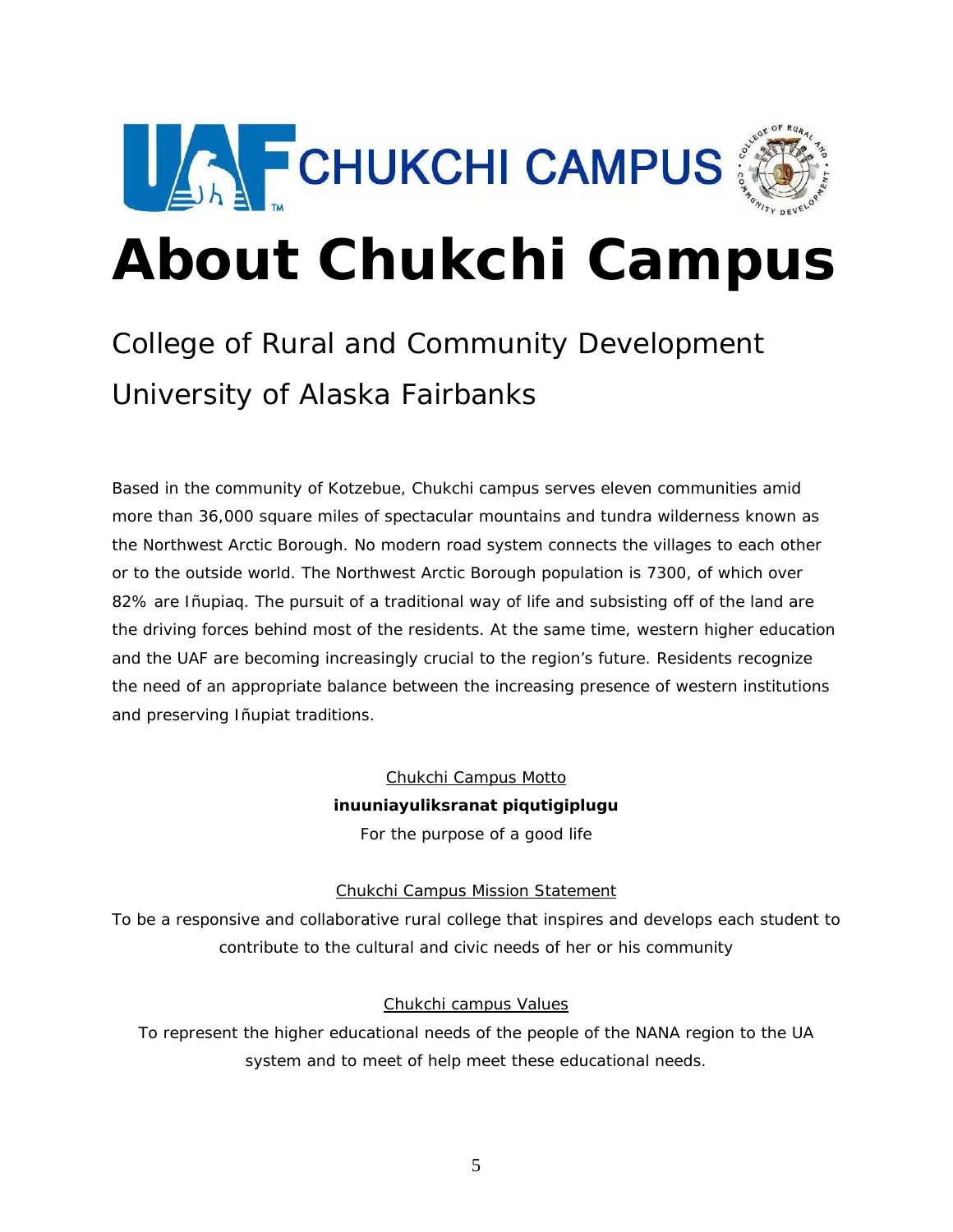# **CONFERENCE SESSION CHAIRS**

# **ALTERNATIVE ENERGY AND CONSERVATION SESSION**

Tom Marsik, Ph.D. *Assistant Professor, Sustainable Energy UAF Bristol Bay Campus* 

# **ECOLOGY, ENVIRONMENT AND CLIMATE CHANGE SESSION**

Michael Y. Brubaker, M.S. *Director, Department of Community Environment and Safety Co-Director, Center for Climate and Health Alaska Native Tribal Health Consortium* 

**ANIMALS, FISHERY AND MARINE SCIENCE SESSION** 

James Lawler, Ph.D. *Arctic Network Inventory and Monitoring Program National Park Service* 

# **LOCAL AND SUBSISTENCE SCIENCE SESSION**

Pauline Harvey, M.E. *Director, Chukchi campus University of Alaska Fairbanks*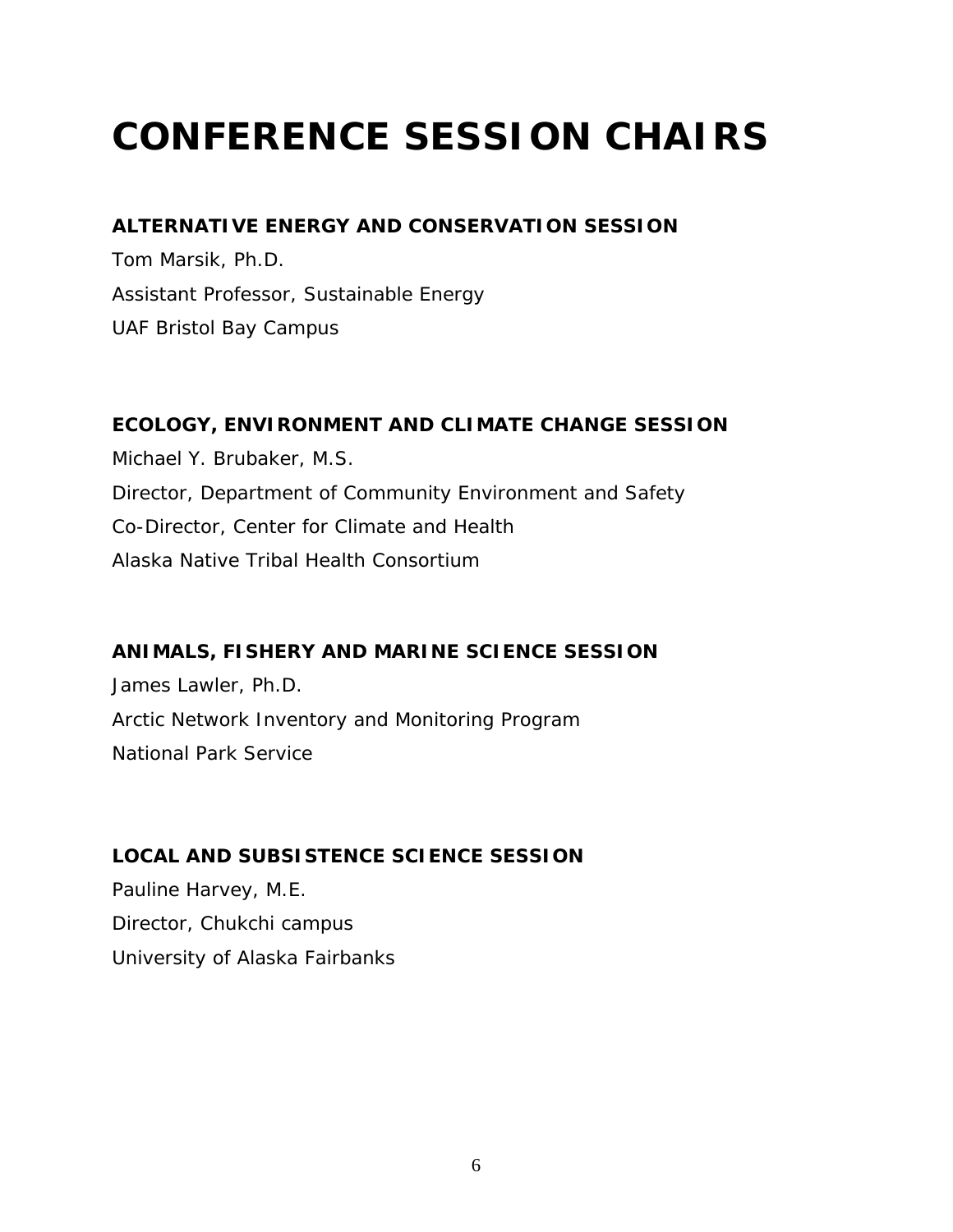# **KEYNOTE AND PLENARY SPEAKERS**

# **Keynote Speaker**

#### **F. Stuart Chapin, Ph.D.**

*Distinguished Professor Emeritus, Department of Biology and Wildlife & Institute of Arctic Biology, University of Alaska.* 

#### **Linking science to action in a warming Arctic**

Professor F. Stuart Chapin is known to his students and colleagues as 'Terry.' He served as the principal investigator of the Bonanza Creek Long-Term Ecological Research (LTER) program, and has a background in plant physiological ecology and ecosystem ecology. His current research interests focus on the resilience of communities and ecosystems in rural Alaska.

# **Plenary Speakers**

#### **Chanda Meek, Ph.D.**

*Assistant Professor, Department of Political Science, University of Alaska.* 

#### **Do changing Arctic environments need new rules?**

Dr. Chanda Meek is an assistant professor of political science at the University of Alaska Fairbanks specializing in environmental and marine policy. She has worked with and researched policy options for community-based resource management and collaborative management since the mid-1990s. She is currently collaborating with the Bristol Bay Native Association on a traditional knowledge project, "Building capacity for community-based marine mammal conservation in Bristol Bay."

#### **Bert Boyer, Ph.D.**

*Professor of Biochemistry and Molecular Biology, Department of Biology and Wildlife and Institute of Arctic Biology, University of Alaska Fairbanks.* 

#### **Building culturally respectful community-academic research partnerships**

Dr. Bert Boyer is the director for the Center for Alaska Native Health Research (CANHR). He is interested in understanding genetic and environmental risk and protective factors related to obesity and diabetes in Alaska Native Yup'ik people using a community-based participatory research framework. Dr. Boyer and colleagues have worked in 11 communities of southwest Alaska to investigate health research priorities of the Yup'ik people. He works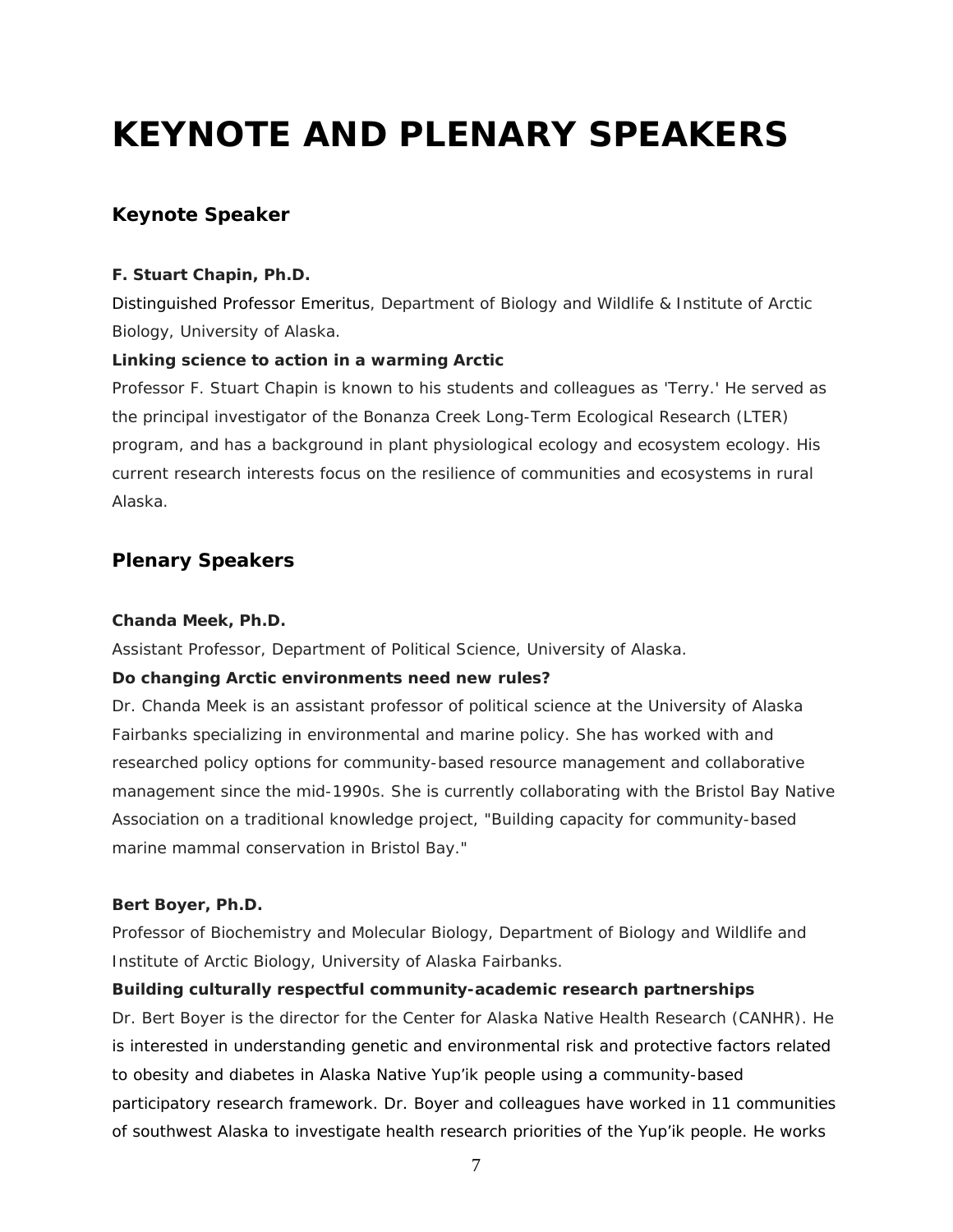closely with co-investigators in the cultural adaptation, implementation and evaluation of translational research strategies, including return of the full continuum of research results to participants in a culturally respectful and understandable format.

### **Kelly Drew, Ph.D.**

*Professor, Department of Chemistry and Biochemistry and Institute of Arctic Biology, University of Alaska Fairbanks.* 

# **Translating hibernation for therapeutic hypothermia in rural Alaska**

Professor Kelly Drew's research focuses on the neurobiology of hibernation in arctic ground squirrels. She studies how the brain regulates hibernation and applies what she learns to human medicine.

### **Willie Argagiaq Goodwin**

*Chairman of the Beluga Whale Committee, Tribal Liaison for the National Park Service.* 

# **Use of Traditional Knowledge to Enhance Science**

Willie Argagiaq Goodwin was born in Kotzebue and currently serves as Chairman of the Kotzebue Elders Council. He is also Chairman of the Regional Elders Council and has been there for the past 19 years. He serves as the Chairman of the Beluga Whale Committee who coordinates with the National Marine Fisheries Service to co-manage belugas. Willie is employed on a part-time basis as Tribal Liaison for the National Park Service. He is married to Donna and has 3 children, 18 grandchildren, 4 great grandchildren.

# **Location:**

**Conference Room Nullagvik Hotel 306 Shore Avenue, Kotzebue, Alaska 99752.**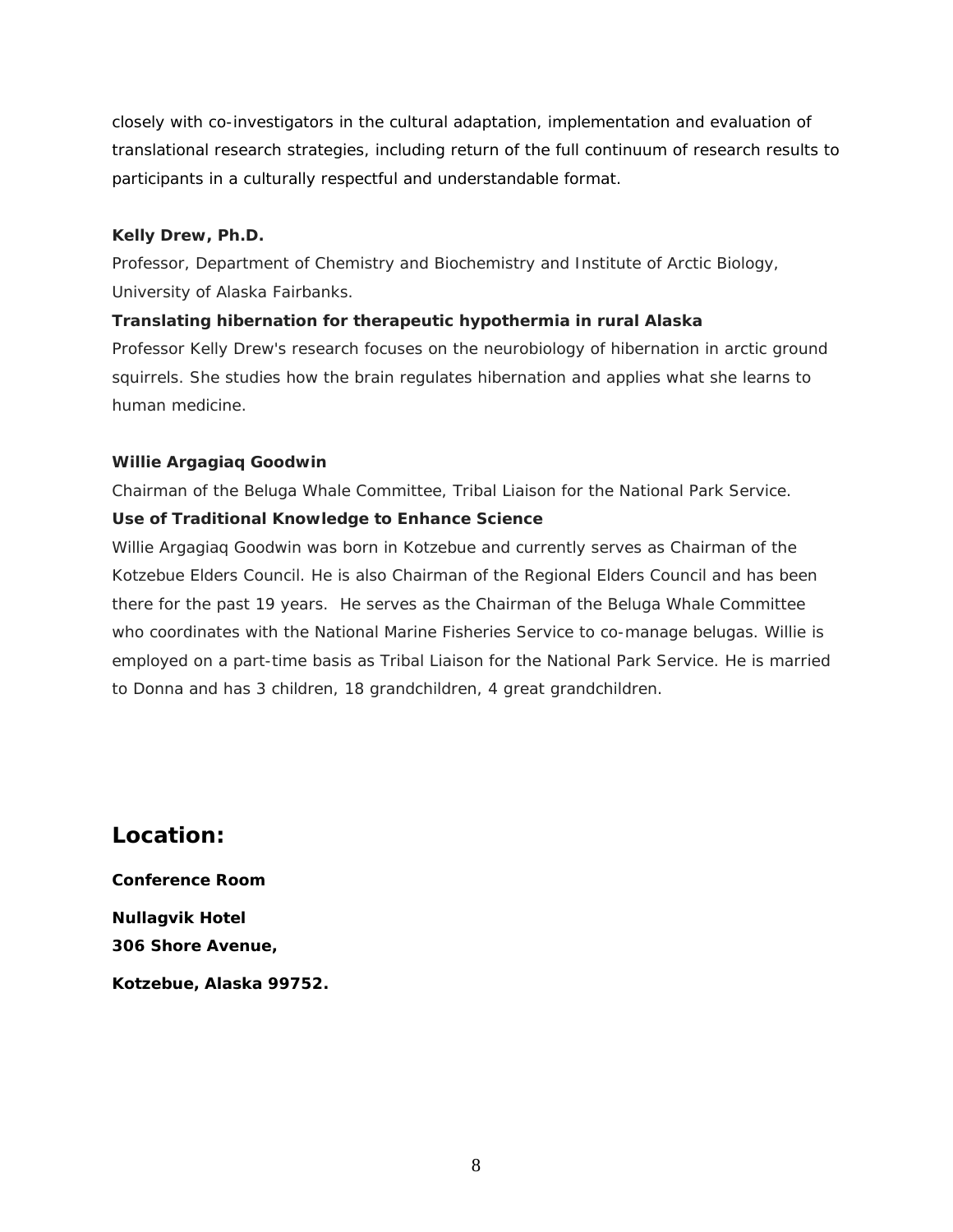# **Conference Schedule**

#### **Wednesday 23 April, 2014**

**The Nullagvik Restaurant, Nullagvik Hotel** 

7:30 pm Informal Dinner (on your own)

#### **Thursday 24th April, 2014**

7:30 am Registration (Lobby, Nullagvik Hotel)

#### **Main Conference room, Nullagvik Hotel**

- 8:00 am Welcome WAISC organization committee co-chairs
- 8:15 am OPENING EVENT: Keynote address by **Terry Chapin** Title - Linking science to action in a warming arctic
- 9:15 am Break (15 minutes)

# **ECOLOGY, ENVIRONMENT AND CLIMATE CHANGE SESSION**

Session Chair: Michael Brubaker

- 9:30 am Amy Lovecraft, Associate Professor of Political Science, UAF Title: The Value of Scenarios for Northern Alaska: Facilitating Local Expert Dialog on Well-being and Sustainability for 2040
- 9:50 am Ted Jacobson, Solid Waste Tribal Liaison, SEE Program, EPA, Alaska Title: Fail To Plan - Plan To Fail: Seasonal Planning For Rural Alaska Landfills
- 10:10 am David Swanson, Ecologist, National Park Service, Fairbanks Title: Permafrost Thaw Slumps and Slides in Alaska's Arctic National Parks
- 10:30 am Phil Loring, School of Environment & Sustainability, Univ of Saskatchewan Title: The New Environmental Security: Linking food, water, and energy for sustainability research and practice in rural Alaska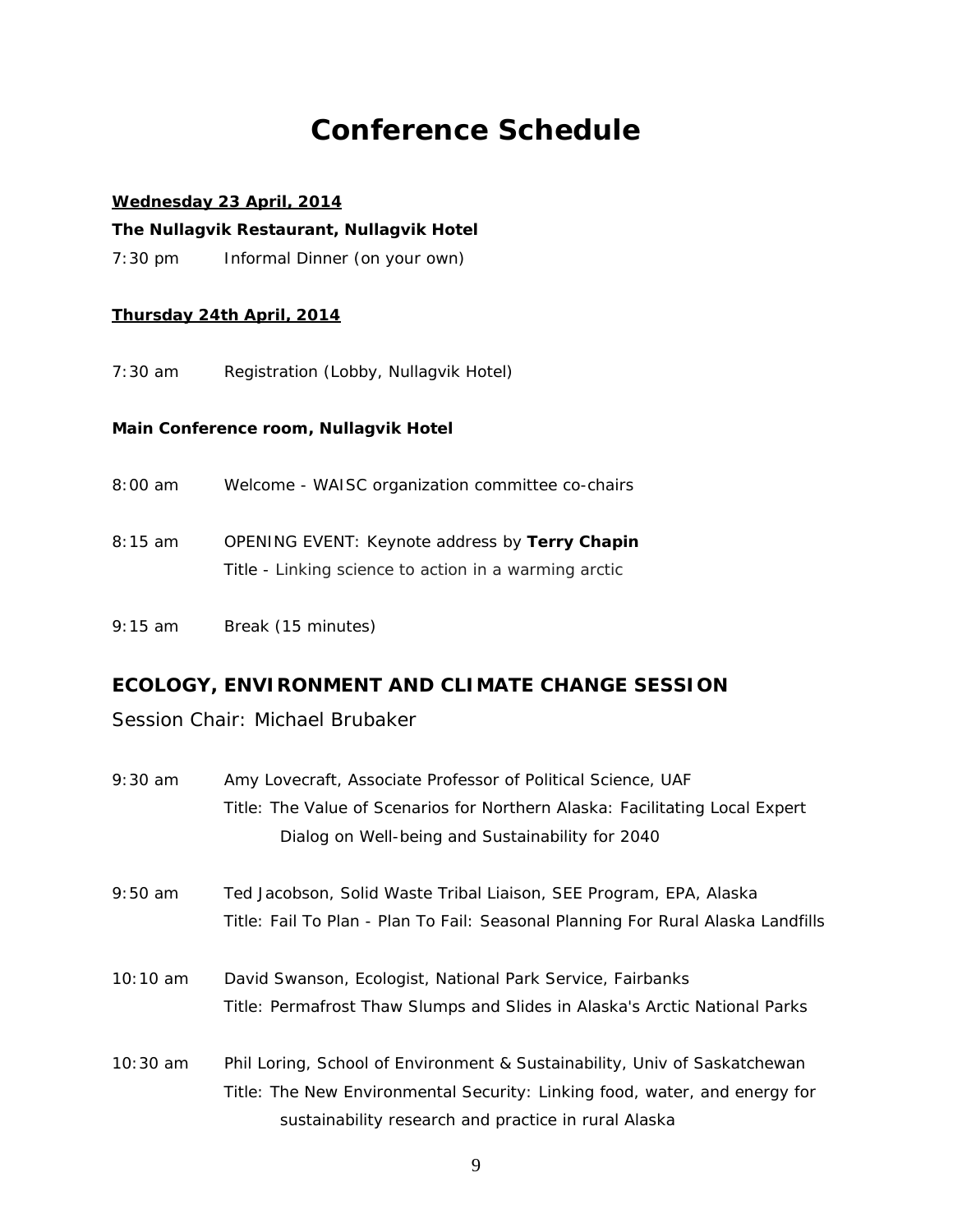| 10:50 am          | Michael Holt, Archaeologist, National Park Service, Kotzebue                                                                         |
|-------------------|--------------------------------------------------------------------------------------------------------------------------------------|
|                   | Title: Assessment of Climate Change Impacts on Coastal Cultural Resources in<br>Northwest Alaska                                     |
|                   |                                                                                                                                      |
| 11:10 am          | Molly McCammon, Executive Director, Alaska Ocean Observing System                                                                    |
|                   | Title: Expanding the Toolbox: Integrating and Visualizing Marine Data                                                                |
| $11:30$ am        | Seth Kantner, Maniilaq Agriculture Program, Kotzebue                                                                                 |
|                   | Title: Gardening North of the Arctic circle: successes, difficulties and realities                                                   |
| $11:50$ am        | Lunch Break (on your own)                                                                                                            |
| $1:00$ pm         | Plenary address by Chanda Meek                                                                                                       |
|                   | Title - Do changing Arctic environments need new rules?                                                                              |
| $2:00$ pm         | Greg Balogh, Arctic Landscape Conservation Cooperative, US Fish & Wildlife<br>Service                                                |
|                   | Title: Answering the Call for a Long-Term Environmental Monitoring Network                                                           |
| $2:20$ pm         | Tom Moran, Communications Manager, Alaska EPSCoR                                                                                     |
|                   | Title: Interdisciplinary Research and Outreach across Alaska                                                                         |
| $2:40$ pm         | Break (10 minutes)                                                                                                                   |
| $2:50$ pm         | James Lawler, National Park Service, Fairbanks                                                                                       |
|                   | Title: Projecting Ecotypes and Wildlife Habitats in the Arctic National Parks<br>and Selawik National Wildlife Refuge                |
| $3:10 \text{ pm}$ | Sarah Betcher, Center of Cross-Cultural Studies, UAF                                                                                 |
|                   | Title: Filming as a means of Documentation: Effects of weather and climate<br>on subsistence reliant communities of Northwest Alaska |
| $3:30$ pm         | Claudia Ihl, associate professor, Northwest Campus, UAF, Nome                                                                        |
|                   | Title: Lessons from a 10-gallon tank - aquariums as teaching tools from<br>preschool to college                                      |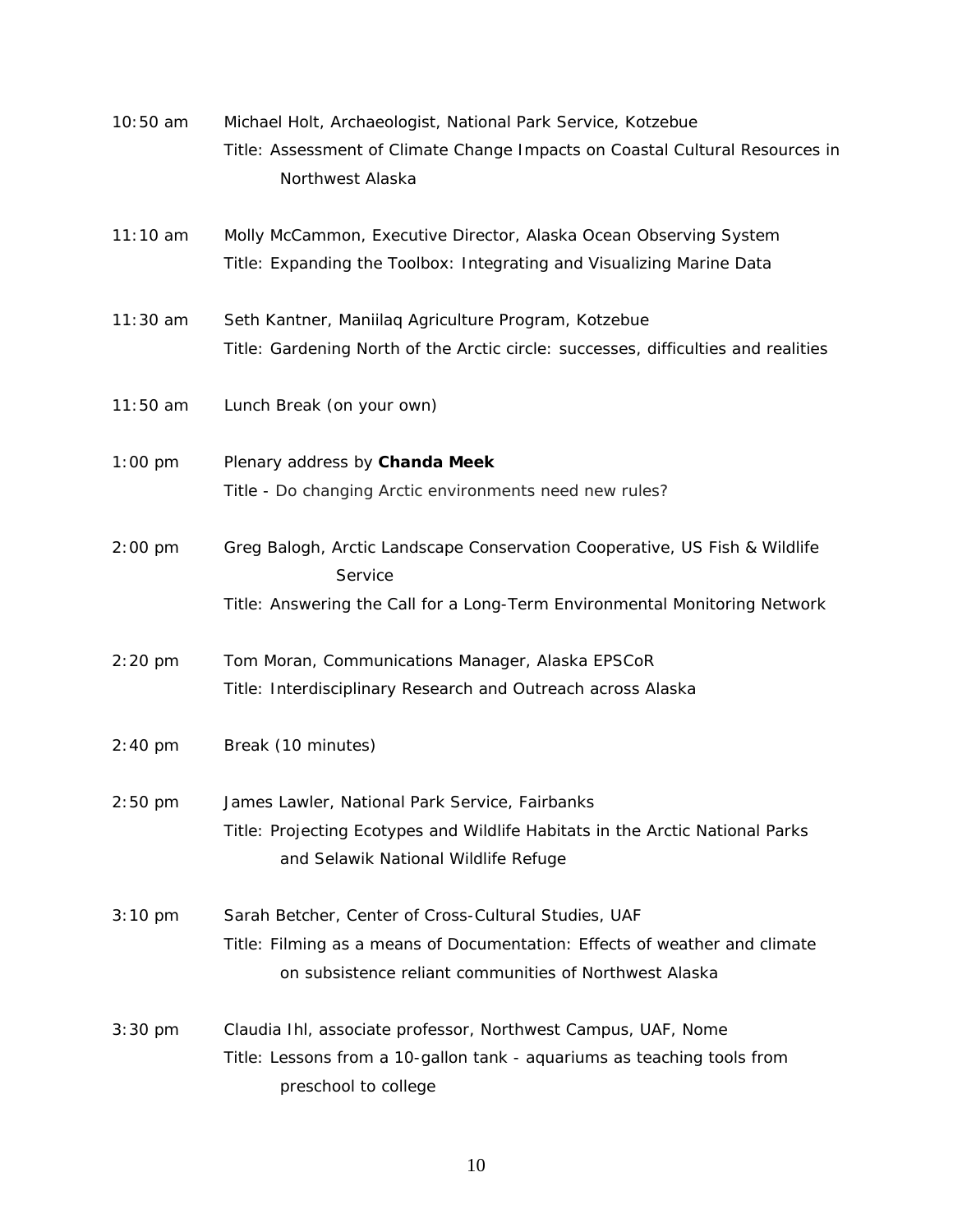| $3:50 \text{ pm}$ | Todd Radenbaugh, associate professor, Bristol Bay Campus, UAF, Dillingham     |
|-------------------|-------------------------------------------------------------------------------|
|                   | Title: Designing a Field Methods Science Course that is Relevant to Western   |
|                   | Alaskan College Students                                                      |
| $4:10 \text{ pm}$ | Prajna Regmi, Graduate student, Geophysical Institute, UAF                    |
|                   | Title: Object-Based Classification Model to Quantify Lake Distribution in the |
|                   | Western Alaska Landscape Conservation Cooperative (LCC) Region                |
| $4:30 \text{ pm}$ | Poster session (Lobby, Nullagvik Hotel)                                       |
| $6:00 \text{ pm}$ | Dinner* and Plenary address by Bert Boyer                                     |
|                   | Title - Building culturally respectful community-academic research            |
|                   | partnerships                                                                  |
|                   |                                                                               |

(\*Registration required for attending the dinner)

# **Thursday 24th April, 2014**

**Chukchi campus science room**

# **ALTERNATIVE ENERGY AND CONSERVATION SESSION**

Session Chair: Tom Marsik

| $2:00$ pm | Tom Marsik, assistant professor, Bristol Bay campus, UAF                         |  |  |
|-----------|----------------------------------------------------------------------------------|--|--|
|           | Title: Economics of Energy Efficiency vs. Renewable Energy                       |  |  |
|           |                                                                                  |  |  |
| 2:20 pm   | Tim Ellis, undergraduate student, Bristol Bay campus, UAF                        |  |  |
|           | Title: LED street lighting case study                                            |  |  |
|           |                                                                                  |  |  |
| $2:40$ pm | Richard Kemper, undergraduate student, Interior-Aleutians campus, UAF            |  |  |
|           | Title: A Feasibility Study concerning Retrofitting of Tok public school with LED |  |  |
|           | lights                                                                           |  |  |
|           |                                                                                  |  |  |
| $3:00$ pm | Michael Golub, Sustainable Energy Coordinator, Bristol Bay Campus, UAF           |  |  |
|           | Title: Sustainable Energy Education at UAF CRCD                                  |  |  |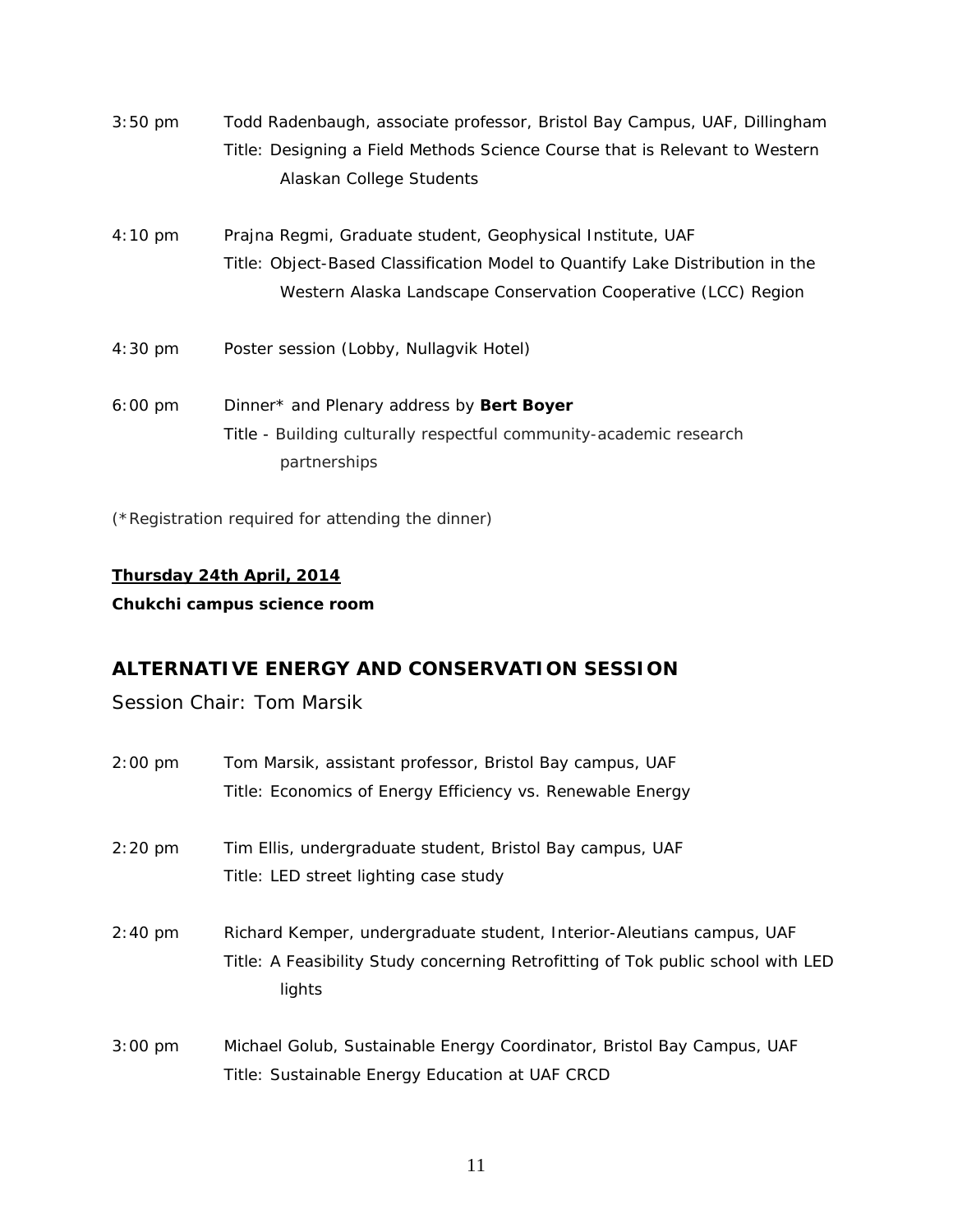- 3:20 pm Art Nash, Energy Specialist and Assistant Extension Professor- UAF Cooperative Extension Title: What energy does my community use and what can it save?
- 3:40 pm Tom Marsik, assistant professor, Bristol Bay campus, UAF Title: Performance of the World's Tightest Known House

### **Friday 25th April, 2014**

### **Main Conference room, Nullagvik Hotel**

# **LOCAL AND SUBSISTENCE SCIENCE SESSION**

# Session Chair: Pauline Harvey

| 8:30 am    | Plenary address by Willie Goodwin                                                                                                                                                   |  |
|------------|-------------------------------------------------------------------------------------------------------------------------------------------------------------------------------------|--|
|            | Title - Use of Traditional Knowledge to Enhance Science                                                                                                                             |  |
| $9:30$ am  | Stephanie Maggard, graduate student, Interdisciplinary studies, UAF<br>Title: The ROAM project - understanding complimentary and alternative<br>medicine in Alaska                  |  |
| $9:50$ am  | Break (10 minutes)                                                                                                                                                                  |  |
| 10:00 am   | Douglas Causey, Professor, Department of Biological Sciences, UAA<br>Title: Subsistence hunting is a strong predictor of waterfowl abundance in the<br>Yukon-Kuskokwim delta region |  |
| 10:20 am   | Kevin Jernigan, assistant professor of Ethnobotany, Kuskokwim campus, UAF,<br>Title: Resilience and Changing Food Practices in Southwest Alaska                                     |  |
| 10:40 am   | Glenn Gray and Siikauraq Whiting, Chukchi campus, UAF<br>Title: April 2013 Workshop on Improving Local Participation in Research in<br>Northwest Alaska                             |  |
| $11:10$ am | Alex Whiting and John Goodwin, Native Village of Kotzebue<br>Title: Addressing local research priorities: Tribally centered approach,<br>Kotzebue, AK.                              |  |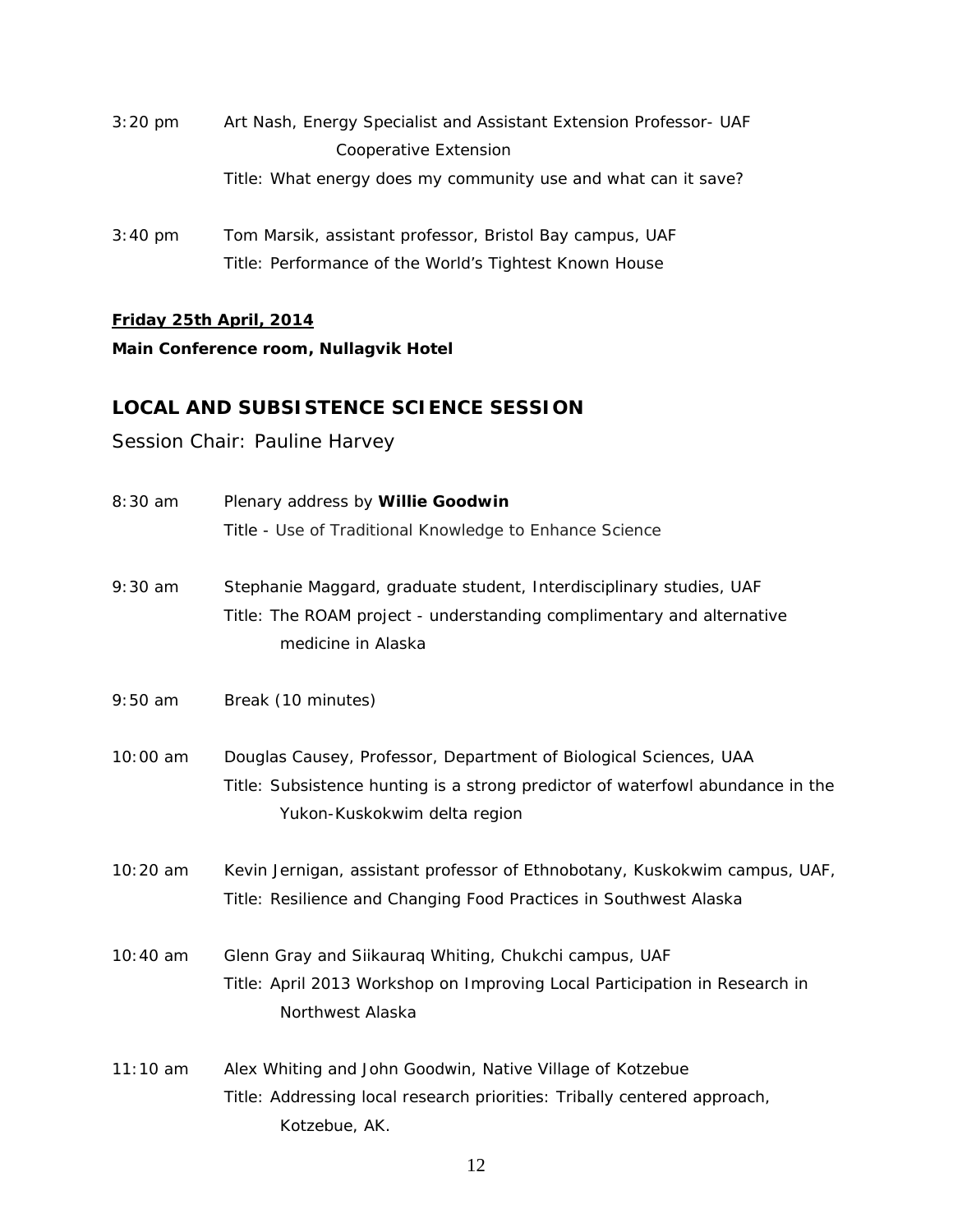11:50 am Lunch Break (on your own)

#### **Friday 25th April, 2014**

# **Main Conference room, Nullagvik Hotel**

# **ANIMAL, FISHERY AND MARINE SCIENCE SESSION**

Session Chair: James Lawler

| $1:00$ pm         | Plenary address by Kelly Drew<br>Title - Translating hibernation for therapeutic hypothermia in rural Alaska                                                                                                          |
|-------------------|-----------------------------------------------------------------------------------------------------------------------------------------------------------------------------------------------------------------------|
| $2:00 \text{ pm}$ | Jared Weems, Arctic Ecosystem Integrated Survey, School of Fisheries and<br>Ocean Sciences, UAF<br>Title: Arctic Eis: An Integrated Marine Survey of the northern Bering Sea and<br>Chukchi Sea                       |
| $2:20$ pm         | Break (10 minutes)                                                                                                                                                                                                    |
| $2:30$ pm         | Raymond Hander, Fishery Biologist, U.S. Fish and Wildlife Service, Fairbanks<br>Title: Age Structure Analyses of Inconnu Stenodus leucichthys in Northwest<br>Alaska Indicate Periodic Rather than Annual Recruitment |
| $2:50$ pm         | Karsten Hueffer, Department of Veterinary Medicine, UAF<br>Title: Population structure of arctic foxes and red foxes in Alaska is correlated<br>with geographically restricted strains of rabies virus                |
| $3:10 \text{ pm}$ | Bonita Dainowski, graduate student, Dept of Biology & Wildlife, UAF<br>Title: Hair and Bone as Predictors of Tissular Concentration of Mercury in the<br>Red Fox Vulpes vulpes                                        |
| 3:30 pm           | Hector Douglas, assistant professor of biology, Kuskokwim campus, UAF<br>Title: Sex, lice and chemistry                                                                                                               |
| $3:50$ pm         | Joel H. Reynolds, Western Alaska Landscape Conservation Cooperative<br>Title: From reach to region: activities to advance our understanding of climate<br>change impacts on western Alaska's freshwater systems       |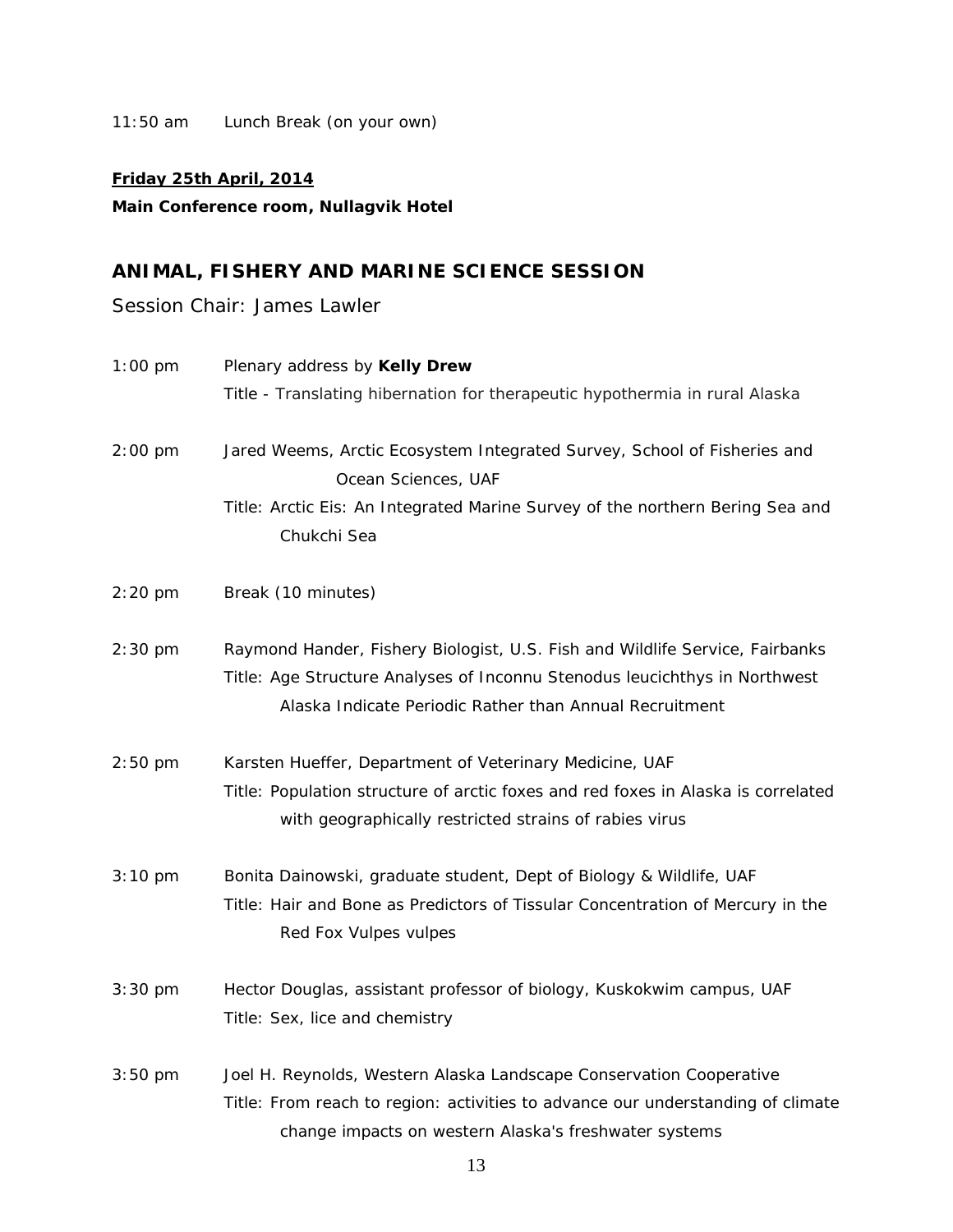- 4:10 pm Ashley Stanek, graduate student, department of Biological Sciences, UAA Title: Dietary ecology of Alaskan gray wolves: variation in seasonal foraging strategies in a salmon subsidized ecosystem
- 4:30 pm Michelle Cason, graduate student, Dept of Biology & Wildlife, UAF Title: Updating the distribution of the Alaskan Hare, Lepus othus

### **Friday 25th April, 2014**

### **Conference room - 1, Nullagvik Hotel**

# **ECOLOGY, ENVIRONMENT AND CLIMATE CHANGE SESSION**

# Session Chair: Michael Brubaker

| 8:30 am   | Hank Boggs, Environmental Science Laboratory, Bristol Bay Campus, UAF                                   |  |
|-----------|---------------------------------------------------------------------------------------------------------|--|
|           | Title: Winter Aquatic Fauna in the Dillingham Alaska Region                                             |  |
| 8:50 am   | Clint Reigh, Research Technician, Bristol Bay Campus, UAF                                               |  |
|           | Title: Whale Bones and Science Credit - A Whale Sized Opportunity for Rural<br><b>Science Education</b> |  |
| 9:10 am   | Santosh Panda, Geophysical Institute, UAF                                                               |  |
|           | Title: State of Permafrost in and around Selawik National Wildlife Refuge,<br>Western Alaska            |  |
| $9:30$ am | Lena Krutikov, Scenarios Network for Alaska & Arctic Planning, UAF                                      |  |
|           | Title: Historical Sea Ice Atlas for Alaska Waters                                                       |  |
| $9:50$ am | Edward Anger, Environmental science student, Bristol Bay Campus, UAF                                    |  |
|           | Title: Biodiversity of the Epibenthic Organisms of Nushagak Bay                                         |  |
| 10:10 am  | Break (10 minutes)                                                                                      |  |
| 10:20 am  | Timothy Nick, undergraduate student, Civil Engineering, UAF                                             |  |
|           | Title: Understanding the Unfrozen Water Mobility in Clays in Subfreezing                                |  |
|           | Temperatures; Research Procedures and Data Using the Zeta Potential                                     |  |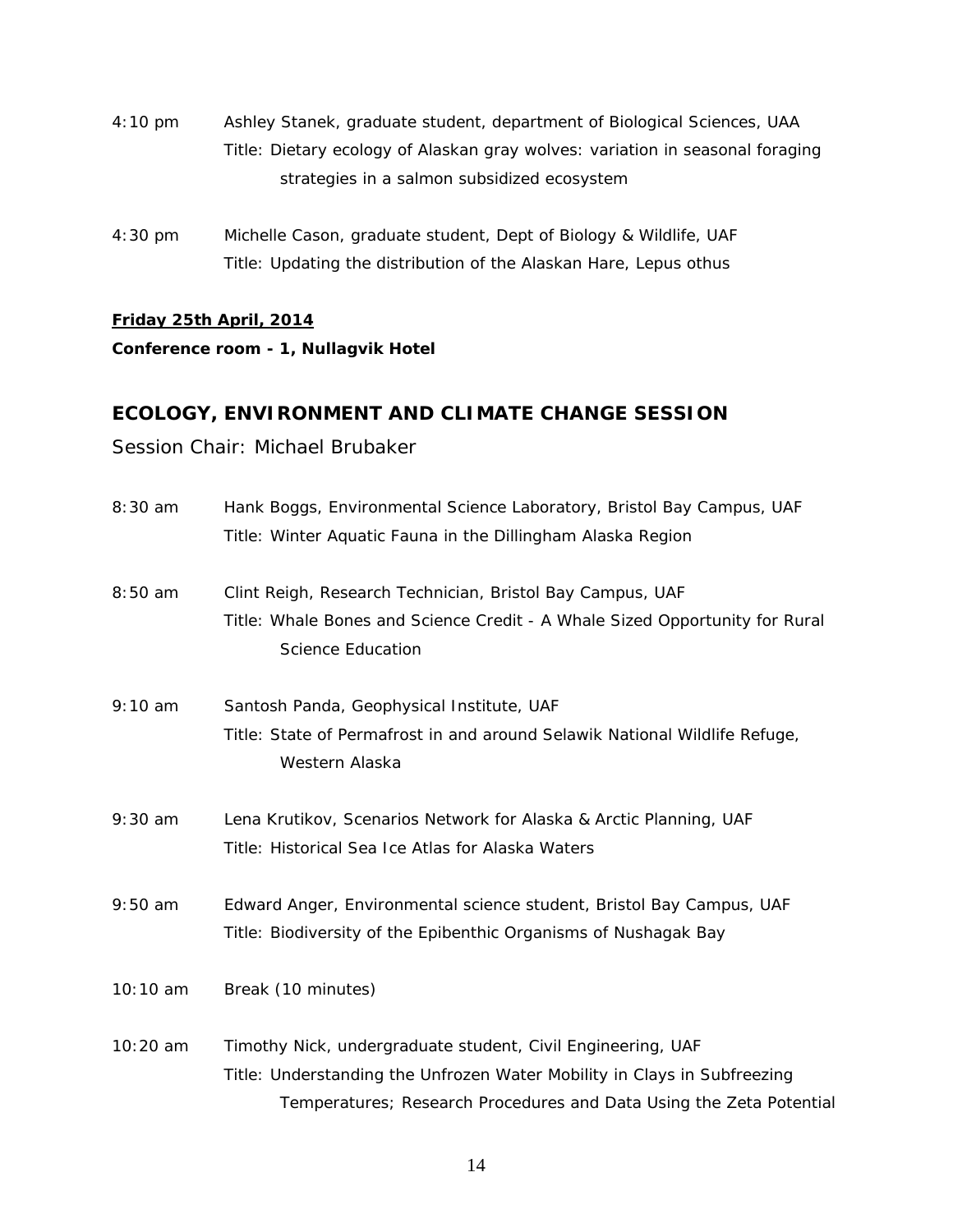| 10:40 am   | Arlo Bante, Mechanical Engineering & Associates of Science student,                               |  |
|------------|---------------------------------------------------------------------------------------------------|--|
|            | Interior Aleutians campus, UAF                                                                    |  |
|            | Title: Feasibility of Outside Wood Boilers for Rural Alaskan Villages                             |  |
| 11:00 am   | Kate Zuray, undergraduate student, Interior Aleutians campus, UAF                                 |  |
|            | Title: Collection Project Rampart Rapids Data                                                     |  |
| $11:20$ am | Brett Kirk, Civil Engineering and Associate of Science student, Interior<br>Aleutians Campus, UAF |  |
|            | Title: Possible strategies for preventing erosion on the banks of Noatak river                    |  |
| 11:40 am   | Lunch Break (on your own)                                                                         |  |
| $1:00$ pm  | Workshop - 1                                                                                      |  |
|            | Ukallaysaaq Tom Okleasik, Executive Director, Native Village of Kotzebue                          |  |
|            | Title: Understanding Subsistence and Traditional Ecological Knowledge                             |  |
| $2:30$ pm  | Break (10 minutes)                                                                                |  |
| $2:40$ pm  | Workshop - 2                                                                                      |  |
|            | Art Nash, Energy Specialist and Assistant Extension, Professor-UAF                                |  |
|            | Cooperative Extension                                                                             |  |
|            | Title: Alaskan Climigration Examined                                                              |  |
| 4:10 pm    | Break (10 minutes)                                                                                |  |
| 4:15 pm    | Documentary (by Sarah Betcher)                                                                    |  |
|            | Title: Effects of weather and climate on subsistence reliant communities of                       |  |
|            | Northwest Alaska                                                                                  |  |
|            |                                                                                                   |  |

# **Friday 25th April, 2014**

# **Main Conference room, Nullagvik Hotel**

4:50 pm Closing - Pauline Harvey, Director, Chukchi campus, UAF